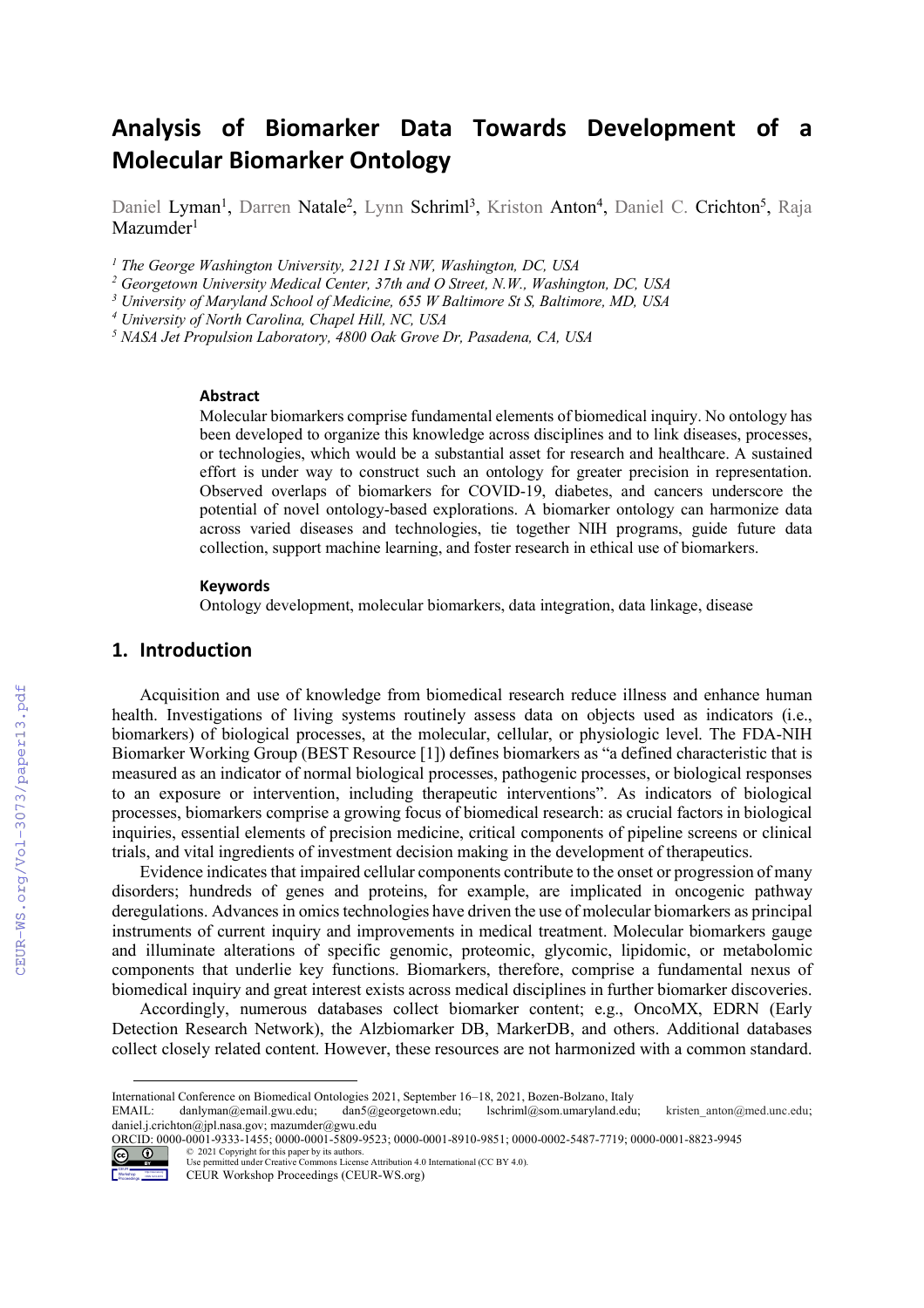Despite their central investigative importance (Figure 1), no harmonized organization (vocabulary or ontology) of biomarker knowledge has been developed as a cross-cutting infrastructure or unifying instrument across diseases, processes, components, or technologies. As a result, significant challenges hinder generation and translation of integrated biomarker observations into beneficial clinical applications. A logic-based data structure that facilitates pan-biomarker investigation would be a significant asset. Formal models have enhanced analysis of large datasets; identified driver genes and determinants; supported patient staging; identified treatment options; and predicted responses to therapy and survival. However, a recent search of resources and literature identified only narrowly-scoped biomarker ontologies; e.g., Imaging Biomarker Ontology [2], Food-Biomarker Ontology [3], and Coronavirus Infectious Disease Ontology [4]. Other identified ontologies are inactive or not publicly available and the Ontology for General Medical Science [5], describing clinical encounters, has been extended with definition and classification of disjoint biomarker types (material, quality, process), but does not include processes of biomarker measurements.



**Figure 1**: Molecular biomarkers may comprise assorted interrelated biological objects (circle) that are also *related to* other biomedical objects, properties, or processes (column) in particular ways that can be specifically described and represented in a biomarker ontology.

### **2. Results and Discussion**

Through work on biomarker discovery, data integration, and ontology development [6-9], we see an urgent need to harmonize key biomarker knowledge, organized on OBO Foundry principles [10] and linked with related models, for cross-disciplinary investigations and exploration of novel hypotheses. A sustained effort is, therefore, under way to evaluate biomarker knowledge towards identifying and defining domain scope, classes, attributes, and relations. The goal is to harmonize terminology, structured in a machine-readable framework, and axiomatically connected to related elements: e.g., gene, protein, disease, phenotype, cell, anatomy, variants. The general workflow of the project is shown in Figure 2.

Following literature reviews, searches of public resources, and discussions with associated parties, the scope of the initial model has focused on 1) molecular disease biomarkers; 2) primary use cases; 3) examination of source materials; 4) ontological evaluation of biomarker objects; and 5) evaluation of associations across related elements. Examination of data models and resource contents has provided an outline of the subject landscape, domain elements, and connections with related data. Detailed inspection of source materials has refined our view of biomarker and related knowledge: metadata, biomarker instances and measures, definitions, and labels, as well as classification and relations. Collection of essential biomarker data types, terms, classes, and relations from databases, resources, and use cases provides elements to design a foundational representation and informs the import of data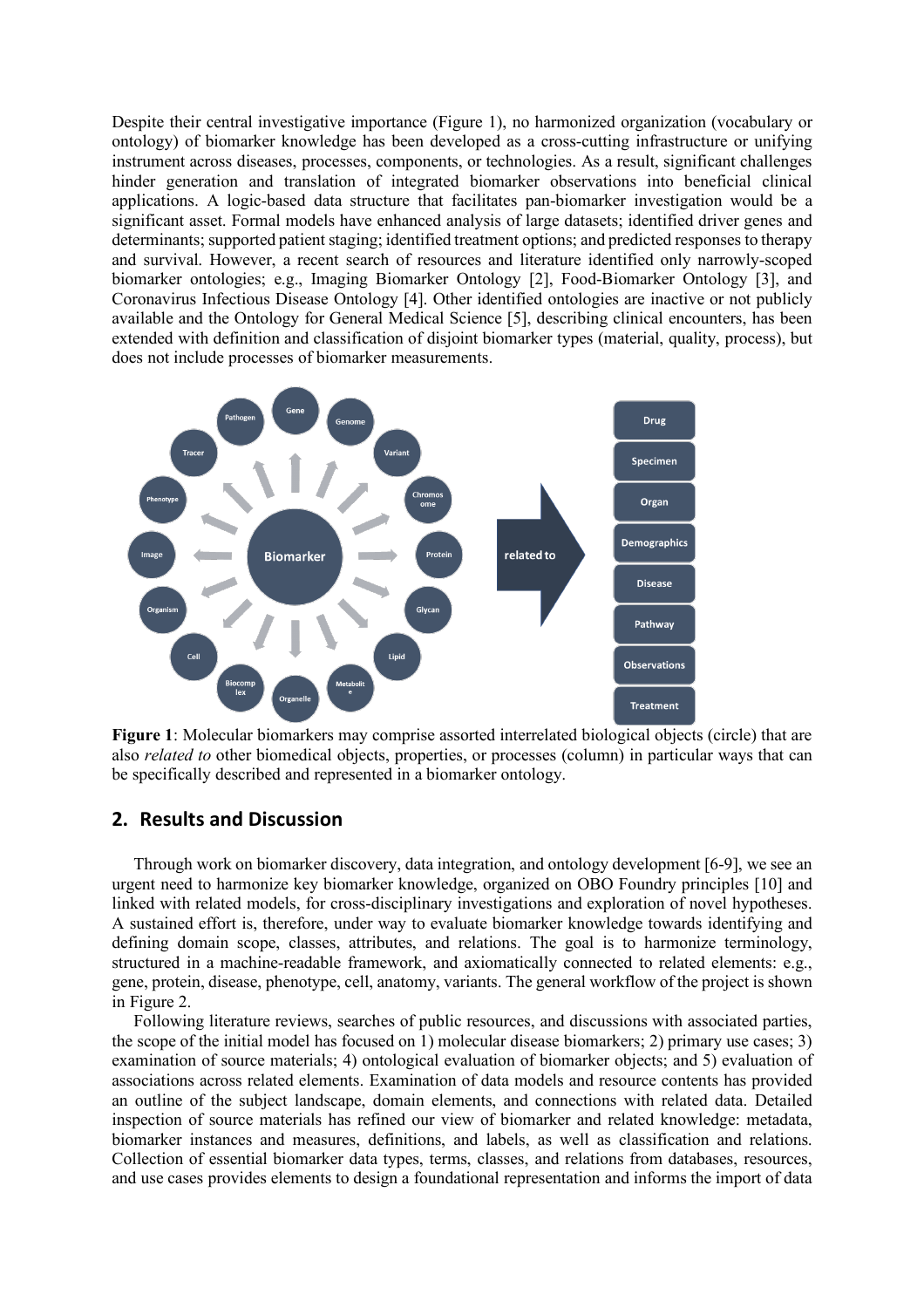from use case resources. Use cases provide practical substance to devise representation and organization of data in an initial model that addresses known biomarkers (single and panels) and data types, is able to evolve to a material ontology, and can accommodate future data, data types, and concepts.

Rapid publication of studies in 2020, proposing new COVID-19 biomarkers for therapy, evaluation, risk assessment. etc., served as one case that highlighted the need for biomarker harmonization and integration. It further provided an opportunity to test a data model to capture, describe, and accommodate key data as new biomarkers were identified. Crowdsourced curation of COVID-19 studies extracted 188 biomarkers (gathered to date) that facilitated configuration of a model comprised of core attributes: Assessed Biomarker Entity, Biomarker Measurement, Cross Reference to a standard resource (e.g., UniProt accession [11]), BEST Biomarker Type [1], Specimen Type (with Uberon ID), Disease Name (with DOID), LOINC Code, Literature Evidence (declarative source text), and Notes (further information). Each annotated biomarker entry is assigned a unique alphanumeric ID and labels for Assessed Biomarker Entity and the Biomarker Measurement are standardized.



**Figure 2**: Biomarker data is collected from assorted resources, organized, and stored in a basic, extensible data model. Following ontological analysis and import of related knowledge, stored biomarker data is reformatted into a machine-readable ontology for efficient and flexible data query, sharing, and analysis across biomarker and related domain knowledge for generation of novel hypotheses, exploration, and discovery.

Analysis of the biomarker data found increased or decreased activity of specific proteins, metabolites, lipids, glycoconjugates, carbohydrates, electrolytes, and circulating blood cells [12]. Examination of biomarkers indicated COVID-19 responses to viral challenge, immune activation and regulation (innate and adaptive), and effects in cell growth, coagulation, vascular remodeling, homeostasis, cell adhesion, and metabolism. Thirty of the biomarkers are also biomarkers of diabetes and showed similar increased or decreased biologic activities in important host functions. Eighty-eight biomarkers are also biomarkers of twenty-three different cancer types and involve cell growth and proliferation, homeostasis, metabolic components, cell adhesion, coagulation, and immune activation and regulation. These overlaps underscore the need to harmonize biomarker knowledge across diseases, resources, and technologies and suggest potential ontology-based discovery of significant biomarkers through exploration of key pathways, cross-associations among diseases, and novel avenues of investigation.

We are also curating biomarkers for 15 broad cancer types (373 biomarkers gathered to date), which show altered activity of proteins, genes, metabolites, lipids, carbohydrates, and cells. Several entities are biomarkers for more than one cancer and seven biomarkers of diabetes are also biomarkers of cancers, involving primarily immune activation and regulation. The cancer biomarker data is supplemented with mappings of single (1600) and panel gene/protein biomarker data from EDRN and FDA. Curation of N-linked glycans in hepatocellular carcinoma facilitates further cross-cutting analyses, establishing a unique environment for glycan panel data linked with genomic and proteomic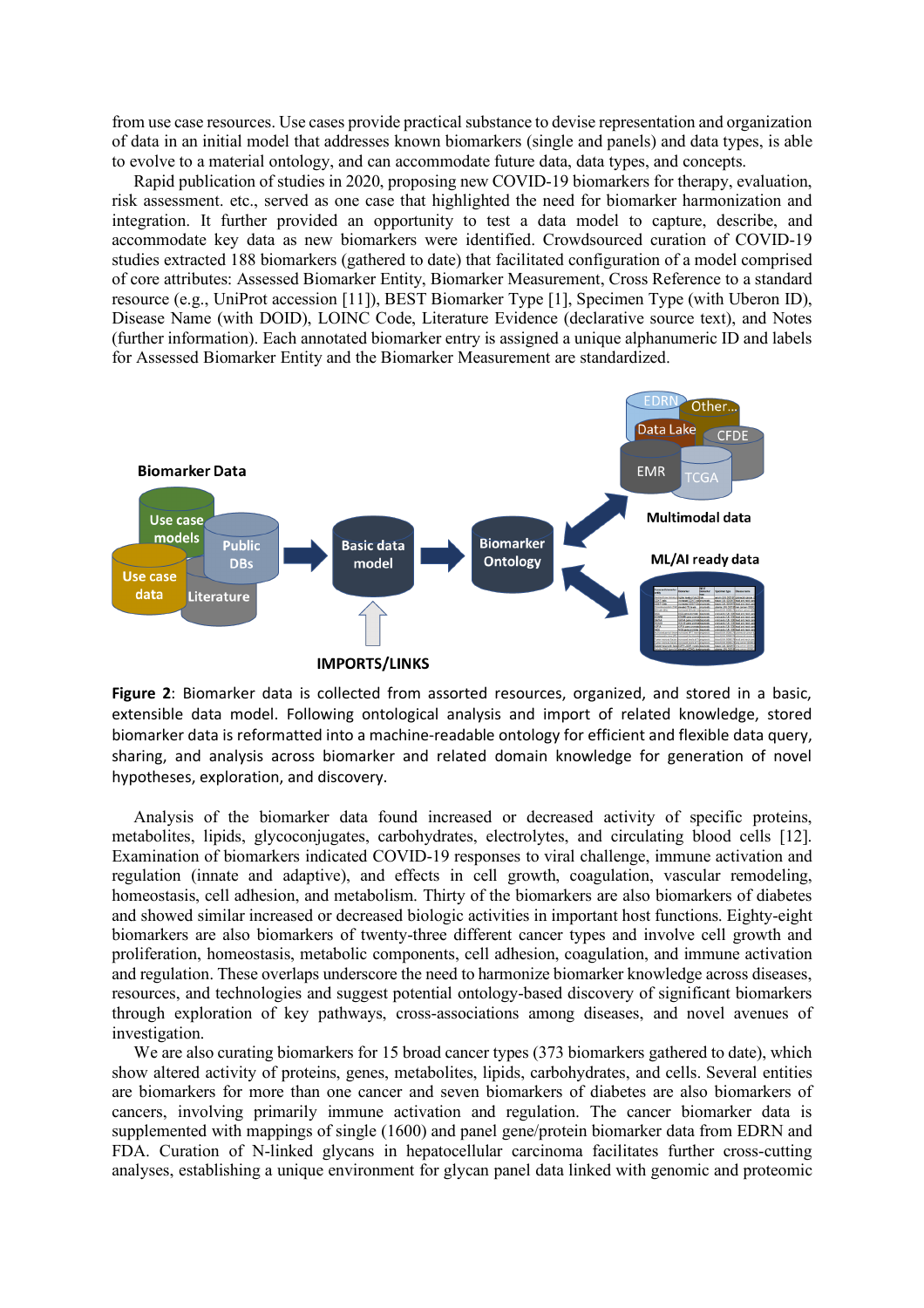data, which may differentiate N-glycosylation profiles in cancer cohorts. All data collected to support evolution of a molecular biomarker ontology are freely available for download and analysis at https://data.oncomx.org/.

Analysis of biomarker data collected from diverse sources supports acquisition and detection of shared ontological attributes that express properties of components in the knowledge space; e.g., harmonization of terms, expressions, and semantics; identification, definition, and organization of classes and relations. Ontological analysis and representation of biomarker data began with, and rests upon, the BEST Resource definition of biomarkers [1], which includes features described in other definitions. Rigorous examination of the definition indicates (unstated, though implied) that each instance of a measured indicator object is compared to an established standard measure of that object, to assess an instance of a biological process (or response). The definition further implies that measurement of the indicator object (the observed result compared to a standard), rather than the indicator object per se, constitutes the biomarker. To illustrate the ground semantics, an increased level of a protein (rather than the protein) is a biomarker; a sequence variant of a gene (rather than the wild type gene) is a biomarker; altered structure of a glycan (rather than the typical glycan) is a biomarker; and so on.

However, conventional designations about biomarkers in databases, publications, and data models customarily name the standard referent substance (e.g., 'IL-6' or 'BRCA1') as an easily recognized label (understood as proxy) for the measured object, instead of precisely naming the actual measured object. Ontological implementation of this common name conflation (biomarker and referent), however, can produce logical errors. Our approach explicitly expresses in the model the precise intended semantics in a biomarker name/label (e.g., 'increased IL-6 expression' or 'BRCA1 variant xyz'). Representation of knowledge in the emerging ontology, assembled from diverse resources, therefore, includes a distinction between "Assessed Biomarker Entity" and "Biomarker". An "Assessed Biomarker Entity" (e.g., 'IL-6') in the ontology designates the standard referent object, while named "Biomarker" objects (e.g., 'increased IL-6 expression') designate measured indicator objects.

Analysis of biomarker content from diverse sources has collected assorted examples of biomarker types, identified diverse relations to facilitate semantic reasoning, created annotations, and distinguished links to entities in related models. Biomarker terms will be hierarchically organized into classes, subclasses, and instances accordingly. Ontological analysis indicates that biomarkers may be classified along several possible axes: for example, 1) intended clinical use of a biomarker with respect to some disease/medical condition or medical product/environmental agent; 2) specimen source of a biomarker; 3) type of assessed entity of a biomarker. We have chosen assessed entity as an asserted classification axis, since each biomarker can appear in only one sub-branch of this axis and we have begun to examine custom relations with ranges set to ensure proper reasoning; such as indicated by increased level of for some biomarkers X logically defined as elevated X level (and converse) or with indicated by increased level of for some biomarkers defined as computed ratios, for example. We have also examined the use of relations to classify biomarkers by reasoning in nonasserted axes and successfully tested that reasoning performs correctly (including also a 'fake' example that catches errors in logic). Relations will be further reviewed with respect to the Relations Ontology [13]. Analysis of molecular biomarker source materials, data models, and resource contents has also prompted closer ontological investigation of Biomarker relations to Phenotypes and Risk Factors.

Evolution of the model will be informed by data collected from biomarker databases, use case data models, and peer-reviewed publications, including novel data types. Additional data types will also be obtained from biomarkers undergoing clinical trials or those approved by the FDA. Additional use cases are of interest. Related data on genes, proteins, phenotypes, cells, and anatomy will be identified in reference ontologies, comprising critical resources for cross-disciplinary interoperability and integration and providing key components for harmonization, alignment, and relations. To enhance the core model, we will import, integrate, and connect (via axioms) data of selected reference ontologies for domain coverage, data sharing, and exploration of knowledge in relevant resources. Annotations with imported data will reveal connections between biomarkers associated with specific diseases and phenotypes; with underlying protein and gene actors; and with affected cells, tissues, and organs.